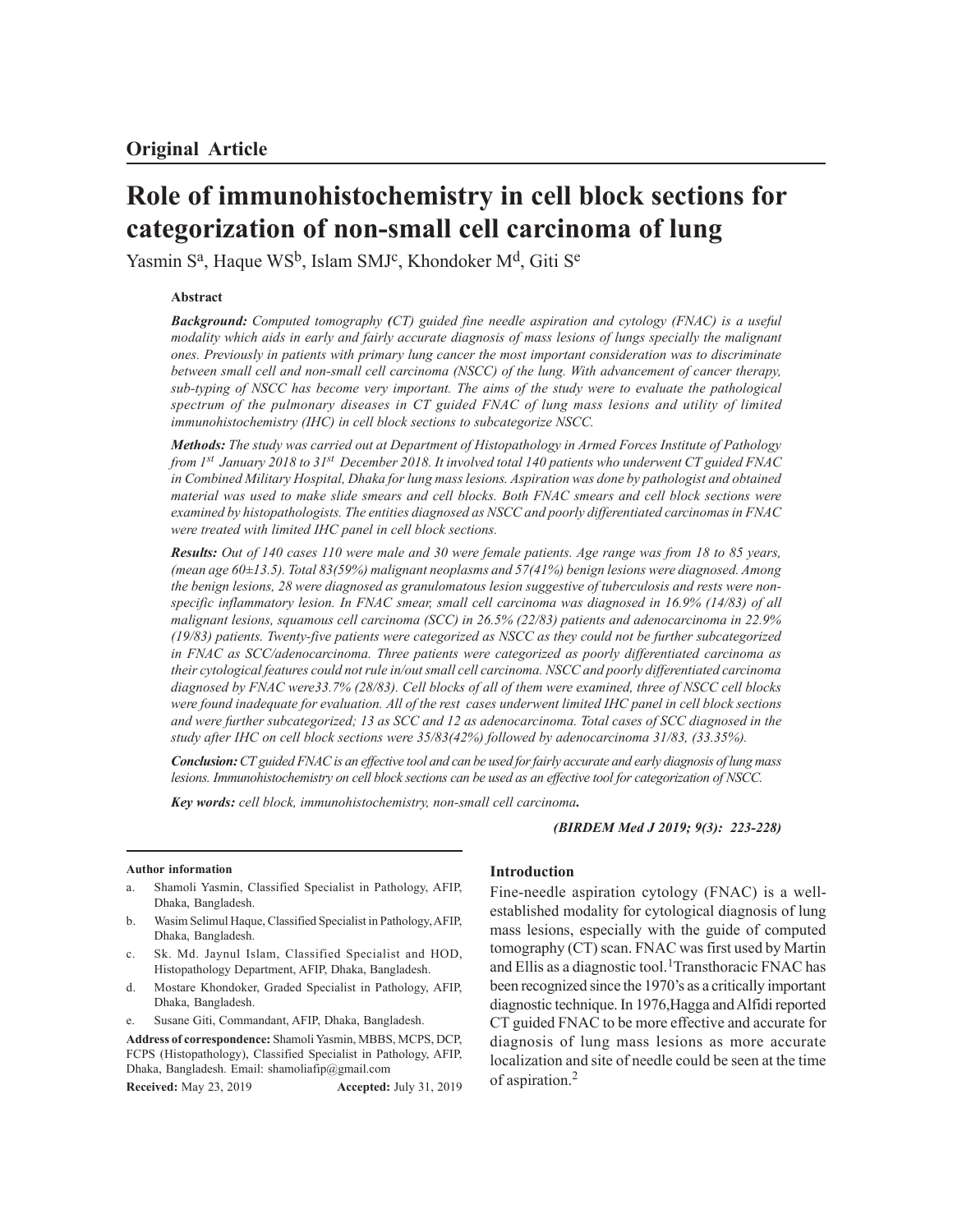The great advantage of FNAC is that it is relatively easy, less invasive and can spare a more invasive surgical intervention. Previously management of lung cancer patients was decided basing on classification of small cell or non-small cell carcinoma (NSCC) type. This distinction is possible in more than 95% of cases in FNAC smears.<sup>3</sup>

With advent of newer therapeutic approach classification of non-small cell carcinoma has become utmost important and new guide line advocates to subclassify this entity as squamous cell carcinoma/ adenocarcinoma.4 The present 2015 World Health Organization (WHO) classification of lung cancer recommends use of immunohistochemistry (IHC) to subtype all NSCC cases that cannot be classified based on morphology alone.<sup>5</sup>

Most patients with lung carcinoma are elderly and present with clinically advanced disease. In most of them surgical approach is difficult and FNAC may be the only available diagnostic specimen for therapeutic decision making.<sup>6</sup>

Cell blocks prepared from fine-needle aspiration sample can be useful adjunct to smears for establishing a more definitive cytopathological diagnosis. Ancillary studies can be done using cell blocks including IHC which can aid in sub-typing of NSCC.<sup>7</sup>The objectives of the present study were to evaluate the pathological spectrum of the lung mass lesion from CT guided FNAC sample in a group of Bangladeshi patients and to evaluate the efficacy of limited IHC panel in cell block sections to subcategorize NSSC.

#### **Methods**

The cross-sectional study was carried out from 1st January 2018 to 31<sup>st</sup> December 2018 in the Department of Histopathology in Armed Forces Institute of Pathology(AFIP) in association with the Department of Radiology, Combined Military Hospital(CMH) Dhaka on 140 patients. The patients who underwent CT guided FNAC of lung mass lesions were included in the study. Smear inadequate cases were excluded. FNAC was done by the pathologist; the aspirates was smeared on 5-6 slides and were fixed in 95% ethyl alcohol. Rest of the material in the needle bud was used to make cell block which was taken in 10% formalin. Smears were stained by H&E and Papanicolaou stain and were categorized on the basis of presence or absence of anaplastic cells

as malignant or benign. The benign entities were looked into for presence of granulomas and caseous necrotic material which suggested tuberculosis. The rest of the benign lesions without granuloma containing mixed inflammatory cells were categorized as nonspecific inflammatory lesion.

Diagnosis of small cell carcinoma was based on findings of cellular smear with round to ovoid cells having scanty cytoplasm and granular, salt pepper chromatin pattern of nuclei with nuclear molding. Squamous cell carcinoma was diagnosed upon finding of clusters of anaplastic squamous cells with extra/intracytoplasmic keratin and hyperchromatic pleomorphic nuclei. Adenocarcinoma was suggested upon presence of glandular or papillary arrangement of anaplastic cells with/or intra-cytoplasmic mucin, vesicular nuclei with prominent nucleoli.

The malignant smears in which the anaplastic cells having moderate amount of cytoplasm without characteristic salt pepper chromatin pattern of small cell carcinoma, showing neither any squamous nor adenocarcinoma differentiation were grouped in NSCC. The malignant smears in which the cellular features were not decisive of small/ NSCC were categorized as poorly differentiated carcinoma.

The cell blocks were processed; sections were stained and examined by histopathologist. The cell blocks with cyto-diagnosis of NSCC carcinoma were treated with immunohistochemical panel (TTF-1, p63) to subcategorize them as Squamous cell carcinoma (SCC) or adenocarcinoma. Three cases with cyto-diagnosis of poorly differentiated carcinoma were dealt with CD56 in addition to TTF-1 and p63 to rule in/out small cell carcinoma.

## **Results**

Total 140 patients with lung mass lesion who underwent CT Guided FNAC were included in the study. Among them 110 were male and 30 were female. Age range was from 18 to 85 years, with mean age  $60.13 \pm 13.49$ years. Total 57 lesions were diagnosed as benign entities among them 28 were suggested as tuberculosis. Number of malignant lesions were 83.

Age and sex distribution of different benign and malignant entities are shown in Table I.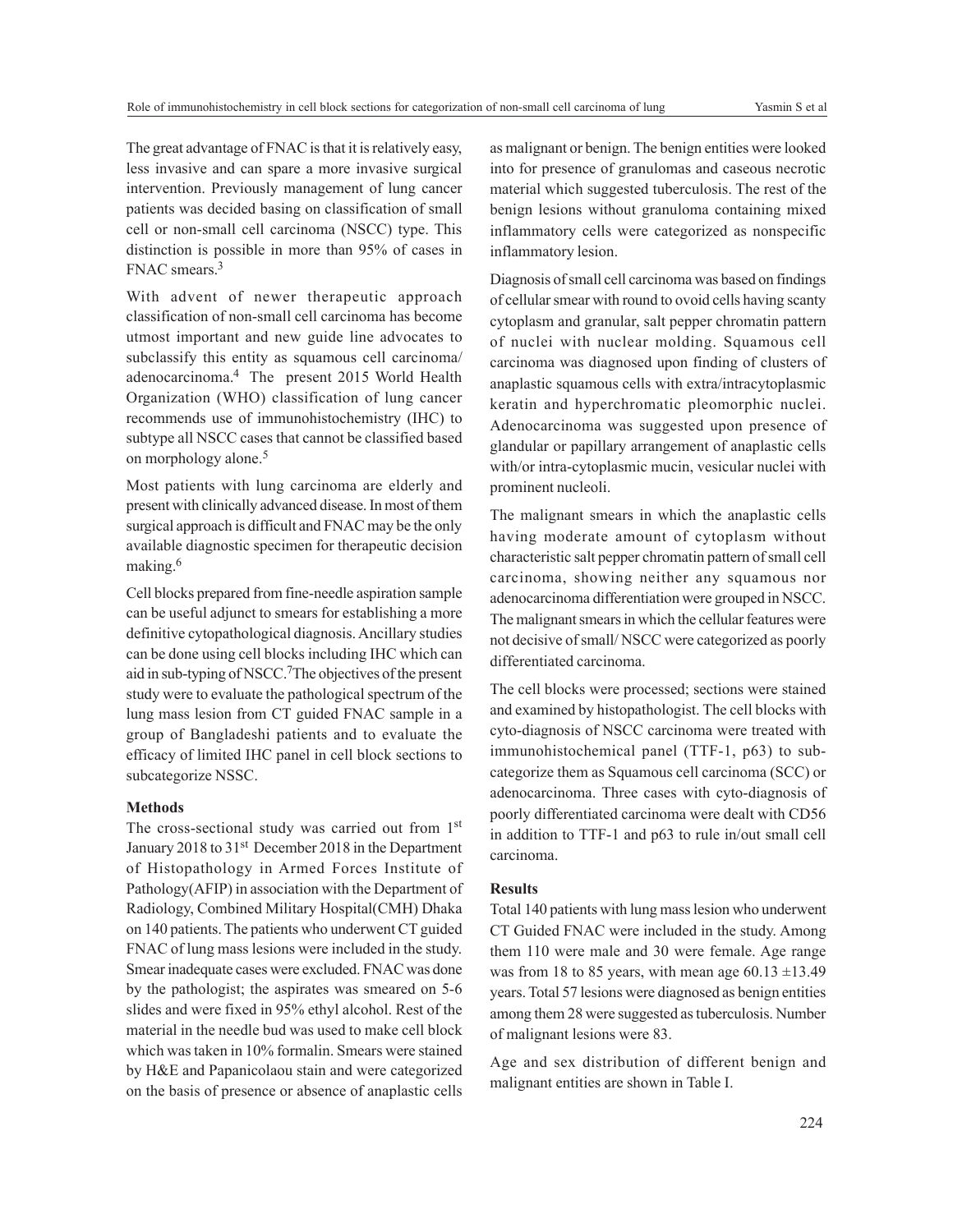| benign and malignant lung mass lesions ( $N=140$ ) |                            |          |                |                |           |    |       |  |  |
|----------------------------------------------------|----------------------------|----------|----------------|----------------|-----------|----|-------|--|--|
| Age limit                                          |                            |          | Benign         |                | Malignant |    | Total |  |  |
|                                                    | Nonspecific Tuberculosis M |          |                |                |           | F  |       |  |  |
|                                                    | М                          | F        | M              | F              |           |    |       |  |  |
| $0 - 20$                                           | 0                          | 0        | 1              | 0              | 0         | 0  | 01    |  |  |
| $21 - 40$                                          | $\mathfrak{D}$             | 2        | 3              | 1              | 1         | 1  | 10    |  |  |
| $41 - 50$                                          | 3                          | 1        | 1              | 1              | 4         | 1  | 11    |  |  |
| 51-60                                              | 8                          | $\theta$ | 6              | 4              | 10        | 3  | 31    |  |  |
| $61 - 70$                                          | 8                          | 3        | 7              | $\overline{2}$ | 29        | 7  | 56    |  |  |
| 71-80                                              | 0                          | $\theta$ | $\overline{2}$ | $\theta$       | 16        | 4  | 22    |  |  |
| > 80                                               | $\mathfrak{D}$             | $\theta$ | 0              | 0              | 7         | 0  | 09    |  |  |
| Total                                              | 23                         | 6        | 20             | 8              | 67        | 16 | 140   |  |  |

**Table I** Age and sex distribution of patients with

In FNAC smears, 22 cases showed anaplastic cells having clear cut squamous differentiation, and 19 cases showed features of adenocarcinoma. Features of small cell carcinoma was discernable in FNAC smears in 14 cases. Twenty-five cases were categorized as NSCC as definitive differentiation of squamous or adenocarcinoma was not evident in FNAC smear. Three cases were categorized as poorly differentiated carcinoma as small cell carcinoma could not be ruled in/out from FNAC smear.

Twenty-five cell block sections of cytologically diagnosed NSCC were examined. Three (3/25, 12%) of them were found inadequate for further evaluation by IHC and were reported as NSCC-not otherwise specified (NOS).

**Table II** Summery of distribution of malignant entities categorized in FNAC smear (N=83)

| Diagnosis                       | <b>Sex</b> | Total       |    |  |  |  |  |
|---------------------------------|------------|-------------|----|--|--|--|--|
|                                 |            | Male Female |    |  |  |  |  |
| Squamous cell carcinoma         | 21         |             | 22 |  |  |  |  |
| Adenocarcinoma                  | 14         | 5           | 19 |  |  |  |  |
| <b>NSCC</b>                     | 21         | 04          | 25 |  |  |  |  |
| Small cell carcinoma            | 10         |             | 14 |  |  |  |  |
| Poorly differentiated carcinoma | 03         |             | 03 |  |  |  |  |
| Total                           | ٢C         |             | 83 |  |  |  |  |

IHC of cell block sections of the rest 22 (88%) NSSC entity could subcategorize them; 10 as SCC (P63 positive, TTF-1 negative) and 12 as adenocarcinoma (TTF-1 positive, P63 negative). After IHC of cell block sections of the entity poorly differentiated carcinoma, all three were labeled as SCC (TTF-negative, p63 positive, CD56 negative). Summary of malignant entities after IHC in cell block section is shown in Table III.

**Table III** Distribution of malignant entities of lung mass lesion after IHC categorization of NSCC and poorly differentiated carcinoma from cell block sections (N=83)

| <b>Types</b>                    |    | Number n=83 Percentage |
|---------------------------------|----|------------------------|
| Squamous cell carcinoma         | 35 | $42\%$                 |
| Adenocarcinoma                  | 31 | 37.35%                 |
| Small cell carcinoma            | 14 | 16.87%                 |
| Non-small cell carcinoma (NOS)  | -3 | 3.6%                   |
| (could not further categorized) |    |                        |



**Figure 1** A. SCC- Papanicolau stained smear showing cytoplasmic keratinization and hyperchromatic pleomorphic nuclei. B. Adenocarcinoma- H&E stained smear showing cells having vesicular nuclei arranged in clusters and in glandular pattern. C. Small cell carcinoma-H&E stained smear shows small cells with scanty cytoplasm and "Salt and pepper chromatin pattern.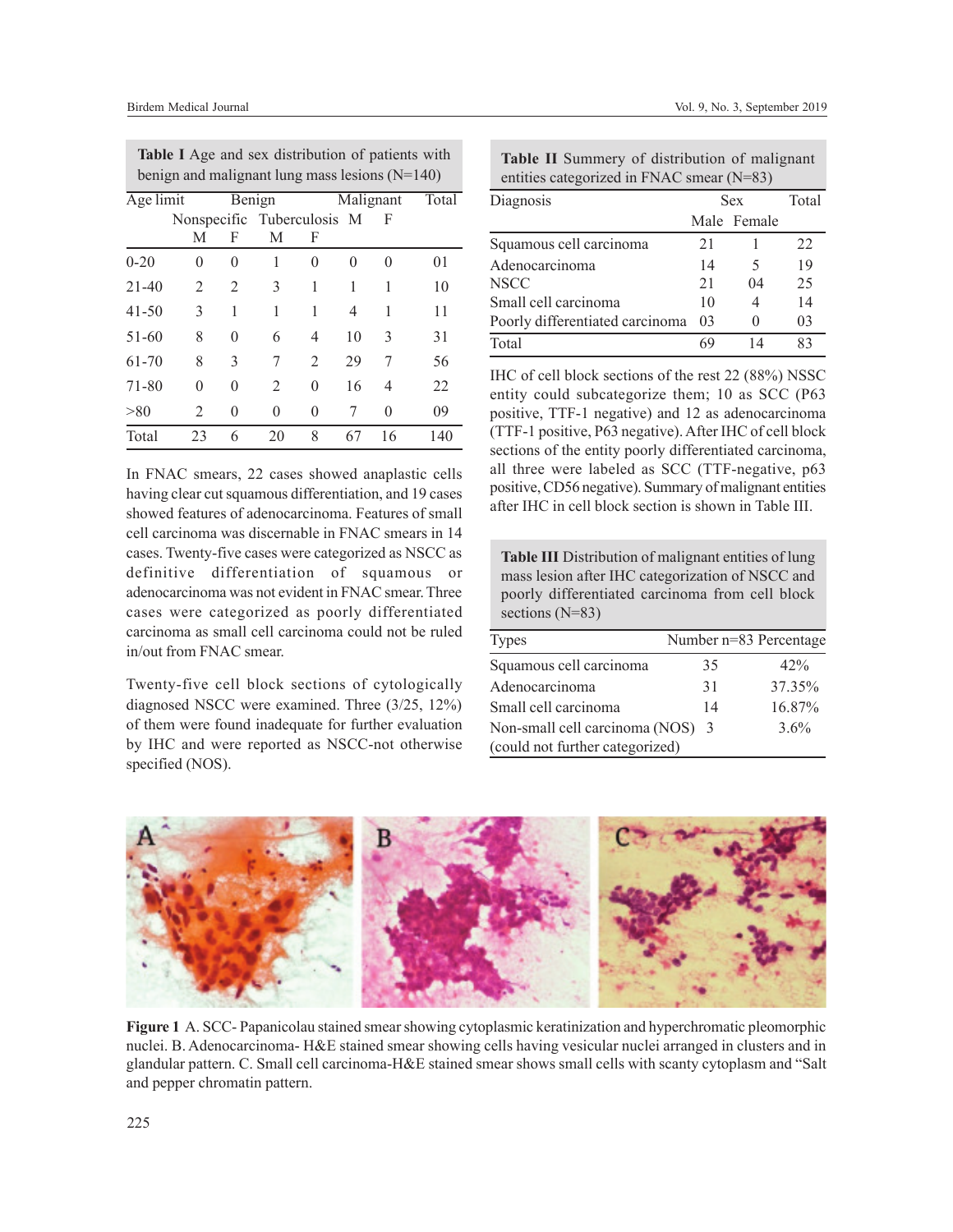

**Figure 2** Adenocarcinoma; after IHC categorization of cell block sections of NSCC. A. H&E stained smears of NSCC. B. H&E stained cell block section. C. TTF-1 positive D. P63 Negative



**Figure 3** Squamous cell carcinoma; after IHC categorization of cell block sections of NSCC. A. H&E stained smears of NSCC. B. H&E stained cell block section C. P63 positive D.TTF-1 Negative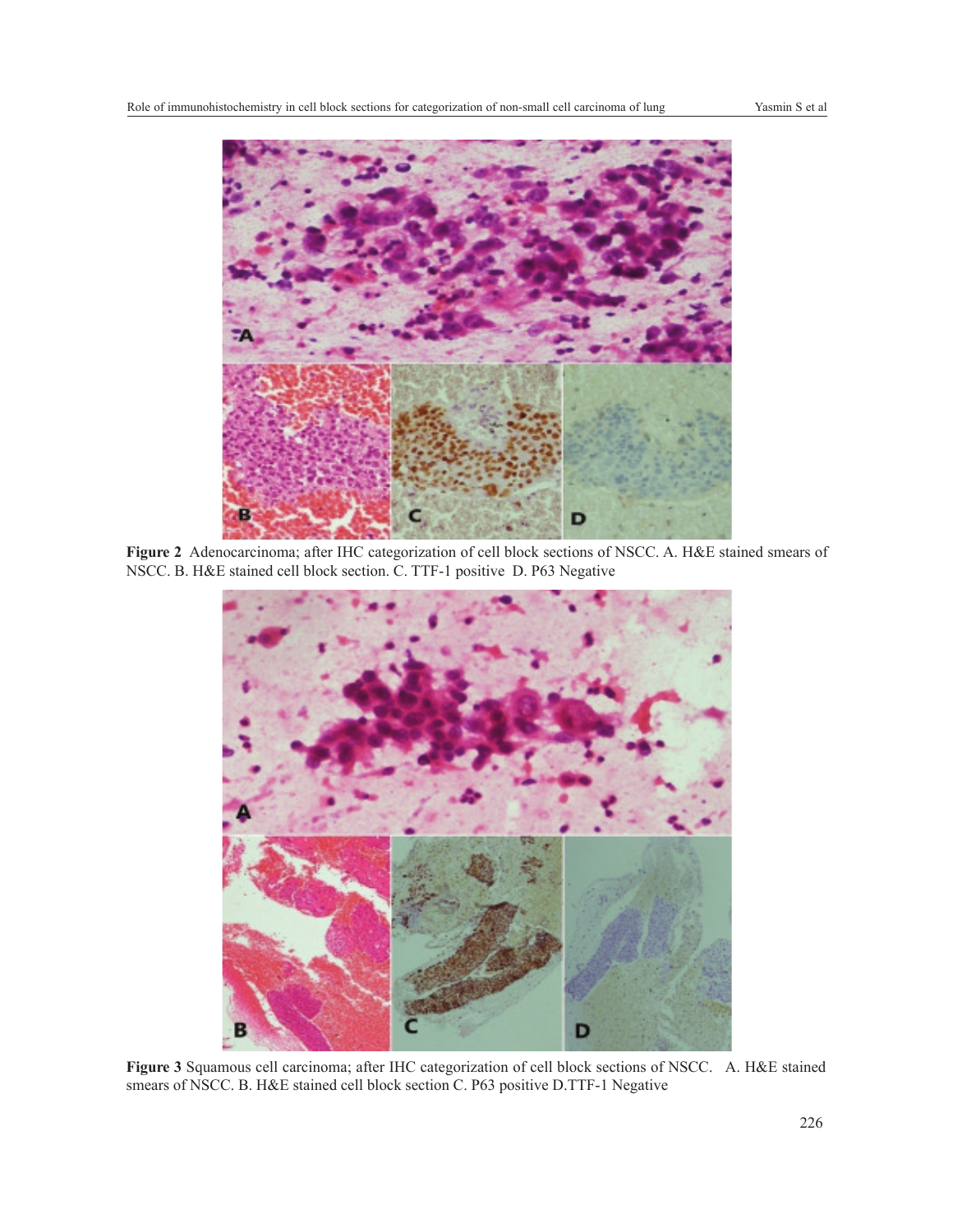NSCC has become a historically diagnosed entity after introduction of WHO classification of lung cancer in 2015. For appropriate therapy, sub-typing of NSCC is mandatory and is usually done in biopsy specimens, whenever possible by use of IHC. But in majority of lung cancer patients, the initial diagnosis is made from FNAC smears and obtaining biopsy of lung mass lesions is relatively difficult. Cell blocks prepared from FNAC samples can be very useful adjunct to smears. These paraffin embedded cyto-blocks can be handled like any other histologic specimen. IHC can be carried out in cell block sections like any biopsy specimen; therefore subtyping of NSCC can be confidently done.

The study involved total 140 patients who underwent CT Guided FNAC in CMH Dhaka for lung mass lesions. Majority of the patients were male. The male predominance of lung mass lesion is similar to other study findings in our subcontinent.<sup>8,9</sup> The major age group affected with both benign and malignant diseases is seventh decade followed by sixth decade. Majority of the lesions in the study were malignant. Similar higher prevalence of malignancy in lung mass lesions is found in others studies conducted in our country and south Asia.8,9 Among benign diseases, the most common entity was tuberculosis accounting 20% of all the patients. The finding is similar to other studies conducted in Bangladesh and India.<sup>8,9</sup>

In FNAC smear, confident categorization of small cell carcinoma (14/83, 16.9%), SCC (22/83, 26.5%), and adenocarcinoma (19/83, 22.9%) was possible in 66% patients. In 34% patients (28/83) cyto-diagnosis was made under a broad umbrella term as NSCC/ poorly differentiated carcinoma as definite evidence of specific diagnosis was lacking in the smears. Similar proportion of malignancy (36%) was reported as NSCC in a study conducted by Luissella Righi in Rome.<sup>10</sup> All the NSCC/ poorly differentiated carcinoma cases were dealt with IHC in cell block sections for specific categorization. Three cell blocks (3/25,12%) of NSCC were found to have inadequate material. Sensitivity of cell block varies from 60% to 86% depending on sampling size and type.<sup>11-14</sup> In our study it was a bit higher  $(88%)$ . The rest NSCC cell blocks (22/25) were further subcategorized; 10 as SCC (p63 positive, TTF-1 negative) and 12 as adenocarcinomas (TTF-1 positive, p63 negative). For sub-typing the entity poorly

differentiated carcinoma CD56 was used in addition; all the three cases came out to be SCC (P63 positive, TTF-1 and CD56 negative). Similar study was conducted by Dong Z and Busra Al-Ayadhy with use of limited IHC panel in cell block section, where they could further sub-classify all the entities.<sup>15,16</sup>

The most frequent malignant entity in our study was SCC constituting 42%, followed by adenocarcinoma. Singh R conducted similar studies on FNAC of lung mass and found adenocarcinoma as the most common malignant entity. <sup>18</sup> But similar to our finding squamous cell carcinoma was the most frequent malignancy in a number of studies in India and study conducted by Ahmed Z et al in Feni district of Bangladesh.18,19

This variation in findings of FNAC can be explained by the existence of the entity non-small carcinoma in all these studies where subcategorization was not done by biopsy or IHC.

In our study we could subcategorize the entity non-small cell carcinoma and poorly differentiated carcinoma by IHC in cell block sections in most the cases. NSCC could not be further sub-categorized in 12% patients due to inadequacy of material in cell block and they were reported as NSCC- NOS.

In conclusion, in most of the patients of lung mass lesion FNAC can provide an accurate diagnosis. With use of cell block and IHC, diagnosis can reach to almost pin point in most of the cases. It can yield information as good as a needle core biopsy if the material is adequate. Our study is of short term and confined in a specific group of people. Large group study with incorporation of FNAC, cell block and tissue core biopsy with use of IHC can focus lights on accuracy of this diagnostic approach of lung mass lesions.

**Conflict of interest:** Nothing to declare.

#### **References**

- 1. Martin HE, Ellis EB. Biopsy by needle puncture and aspiration. Ann Surg 1930;92(2):169-81.
- 2. Geraghty PR, Kee ST, McFarlane G, Razavi MK, Sze DY, Dake MD. CT-guided transthoracic needle aspiration biopsy of pulmonary nodules: needle size and pneumothorax rate. Radiology 2003;229(2):475-81.
- 3. Rivera MP, Mehta AC, American College of Chest Physicians. Initial diagnosis of lung cancer: ACCP evidence-based clinical practice guidelines (2nd edition). Chest 2007; 132: 131S-48.